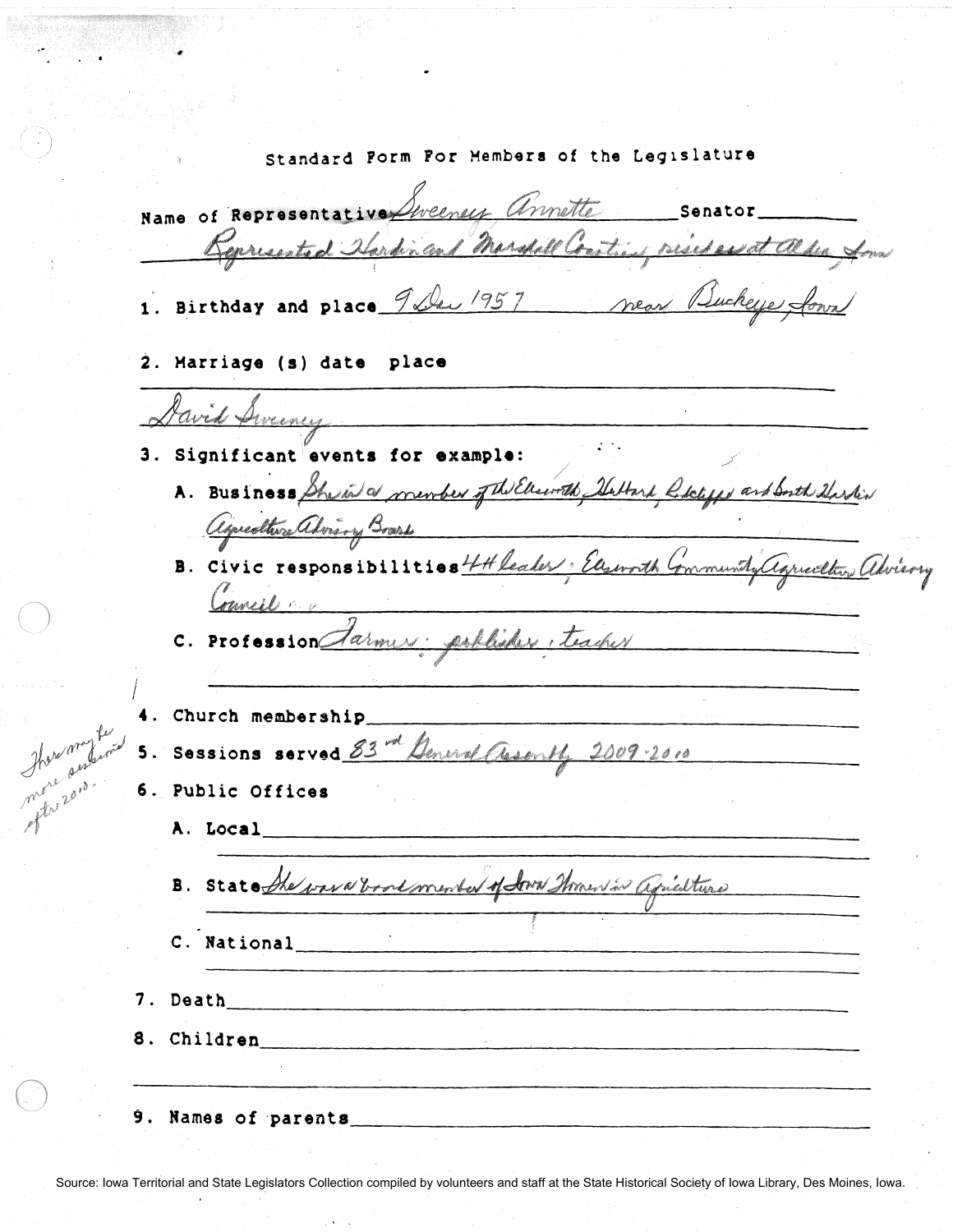Swemey, Amster

10. Education She we edwarded on the Radochiffe form rebooled

11. Degrees She en met i BA degree in English spant, drand and a miner

12. Other applicable information Republican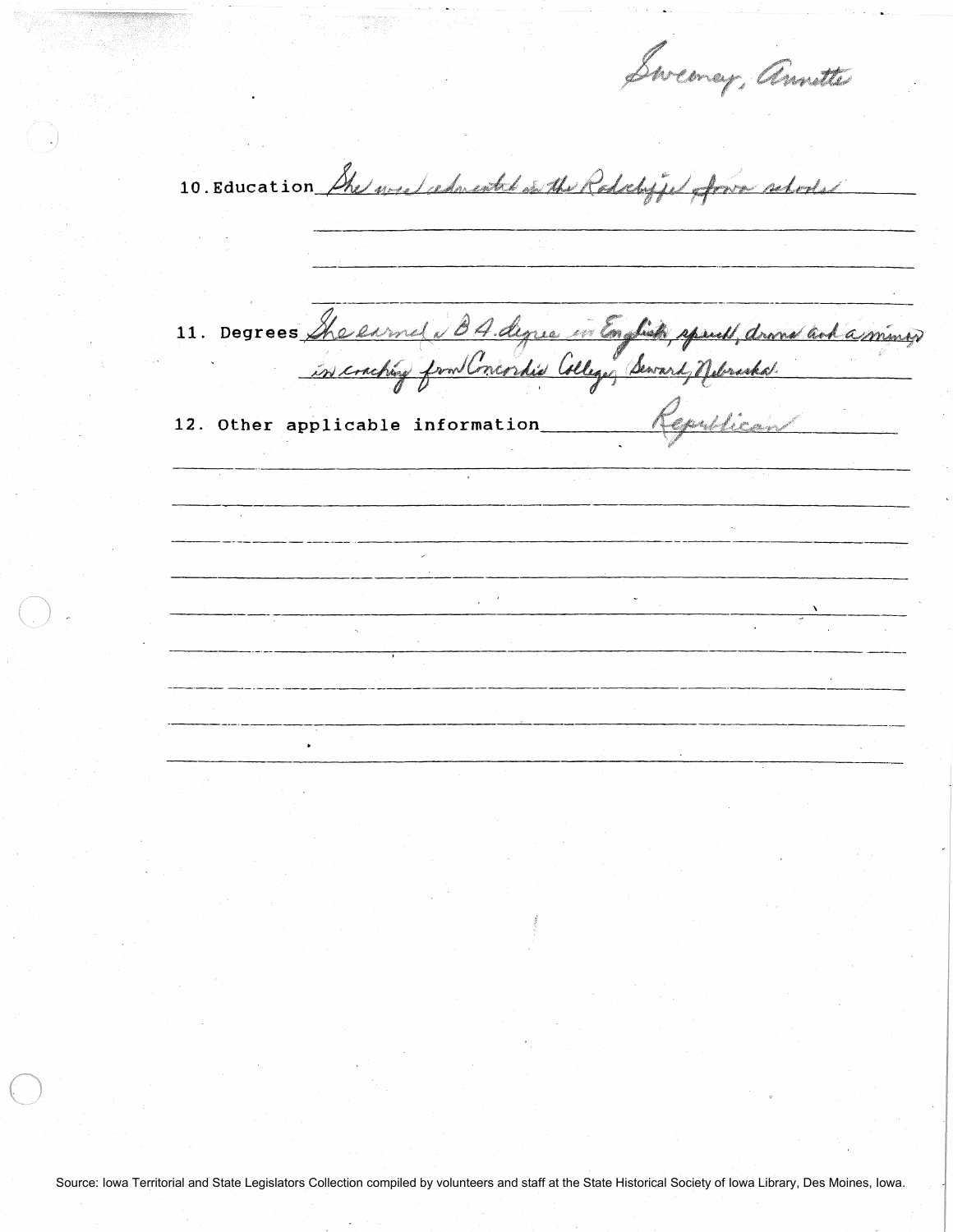Sweery, Amette

## Sources Log For Legislation Entries

Applicability

 $\ddot{\phantom{a}}$ 

١

| Source           | Non Applicable |                             | Applicable Information obtained |
|------------------|----------------|-----------------------------|---------------------------------|
|                  |                |                             |                                 |
|                  |                |                             |                                 |
|                  |                |                             |                                 |
|                  |                |                             |                                 |
|                  |                |                             |                                 |
|                  |                |                             |                                 |
|                  |                |                             |                                 |
|                  |                |                             |                                 |
|                  |                |                             |                                 |
|                  |                |                             |                                 |
|                  |                |                             |                                 |
|                  |                |                             |                                 |
|                  |                |                             |                                 |
|                  |                |                             |                                 |
|                  |                |                             |                                 |
| $\mathbb{C}^n$ . |                |                             |                                 |
|                  |                | $\mathcal{G}_{\mathcal{C}}$ |                                 |
|                  | $\rightarrow$  |                             |                                 |
|                  |                |                             |                                 |

Source: Iowa Territorial and State Legislators Collection compiled by volunteers and staff at the State Historical Society of Iowa Library, Des Moines, Iowa.